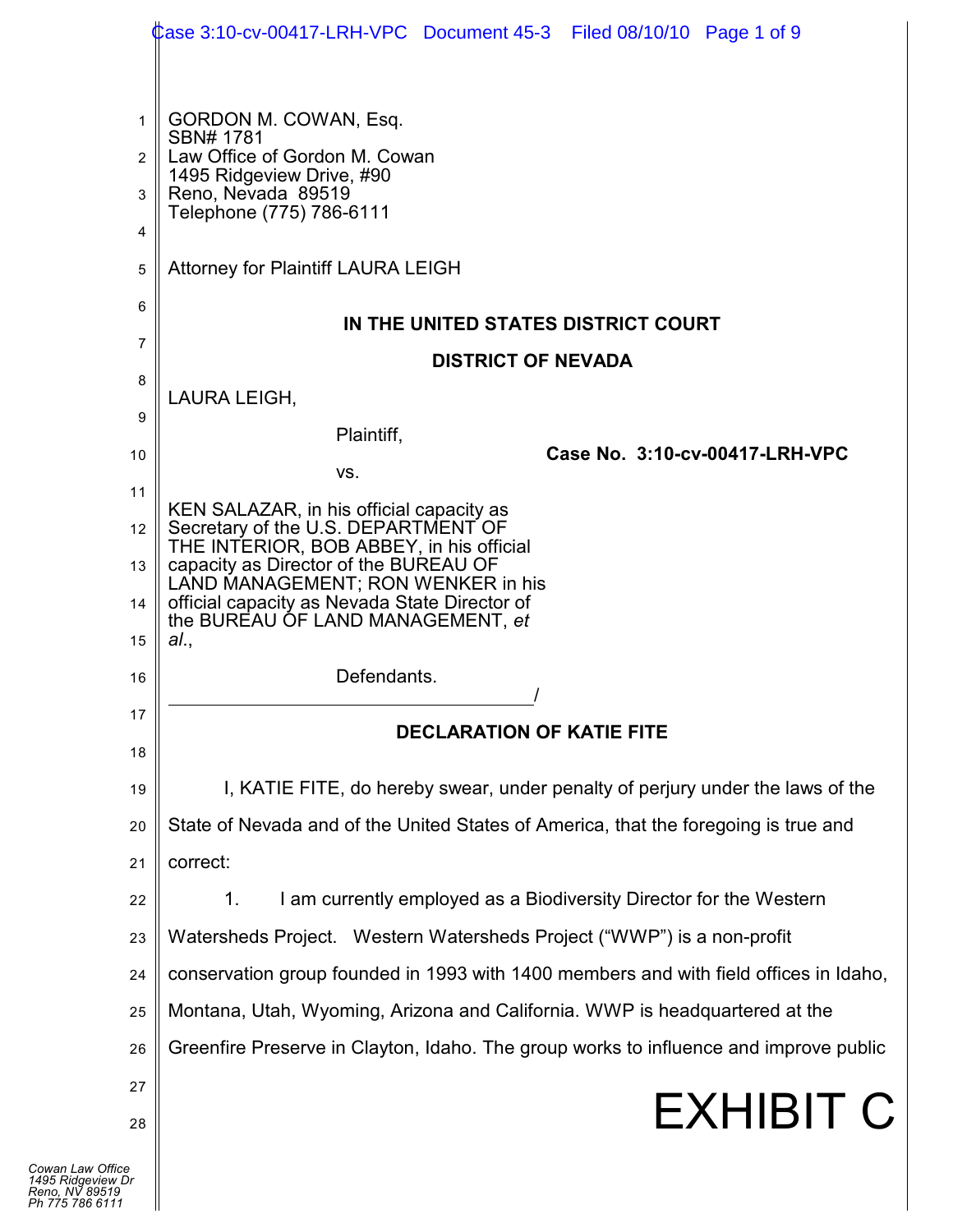## Case 3:10-cv-00417-LRH-VPC Document 45-3 Filed 08/10/10 Page 2 of 9

1 2 3 lands management in 8 western states with a primary focus on impacts of livestock grazing. The mission of Western Watersheds Project is to protect and restore western watersheds and wildlife through education, public policy initiatives and litigation.

4 5 6 7 8 9 2. I personally, have significant experience involving the lands and issues of the sagebrush ecosystem. Resultantly I have been to the areas known as the Owyhee Herd Management Area, the Rock Creek Herd Management Area and the Little Humboldt Herd Management Area numerous times. I am personally familiar with the rangelands in the Owyhee Herd Management Area. My *curriculum vitae* follows this Declaration.

10 11 12 13 14 3. I did not go into the area of the emergency the BLM announced for the Owyhee HMA because of land closure signs posted, which I personally witnessed remaining up and "posted" July 17, 2010. These closure signs were clearly official signs of the BLM. These signs caused me to turn back and avoid breaking rules pertaining to closed lands.

15 16 17 18 19 20 21 22 23 4. I returned July 24. I accessed the South Fork Owyhee from the YP Desert side on the gas pipeline road. My goal was to get to the west side of the river and the canyon rimrock above there. I wanted to see if perhaps there was a barbed wire fence with closed gates, or some other human imposed barrier that had blocked wild horse access to the river area. I never made it to the rimrock on the upper west side on that day, due to the presence of flammable weeds in the road, including a hill with windrowed tumbleweeds that had accumulated in the road. I parked a considerable distance from the canyon, and hiked in the very high temperatures down the jeep trail to the canyon.

24 25 26 27 28 5. From the moment I read BLM's Interim Report of July 15, I was baffled at why horses could not access the South Fork Owyhee River at the Gas Pipeline Crossing below Devils Corral in the Owyhee HMA. I had visited this site in December 2008 from the Owyhee side, and it was clearly a primary wild horse access site to the perennial South Fork Owyhee River. I had also visited the area and observed it from the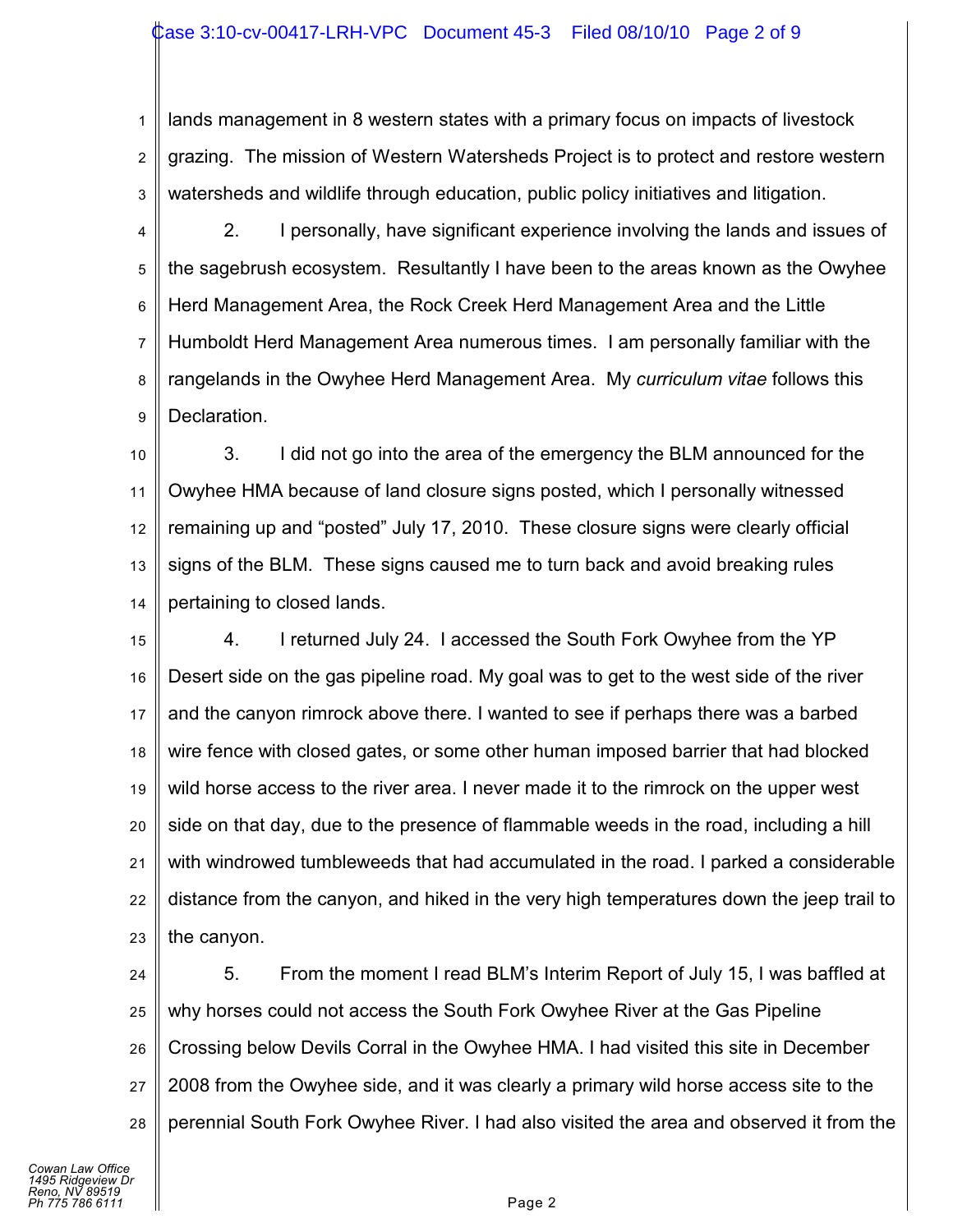## Case 3:10-cv-00417-LRH-VPC Document 45-3 Filed 08/10/10 Page 3 of 9

1 2 3 4 YP side in Fall 2009, and again recalled that both horses and cattle could readily have access to the river here. I waited to visit the area until the BLM Press Releases showed their Owyhee activity was winding down, lest BLM accuse me of somehow disturbing the horses their Interim Report described in a precarious condition.

5 6 7 8 9 10 6. As I descended towards the canyon, I personally observed there were several paths horses could use by both the upper and lower canyon rimrocks to access water at the Owyhee River. I took general landscape photos to document this as I was descending. The four sets of photos attached with this Motion are all taken by me. They are of the Owyhee HMA by the Owyhee River. The photos accurately depict the area and the subject matters they portray.

11 12 13 14 7. I decided the best course would be to leave, return to Boise, come back into Owyhee HMA from the West, and bring another person out with me to observe the conditions. I never did get to see if there was a fence or other barrier somewhere to the west on that day.

15 16 17 18 19 20 21 8. I returned to Owyhee HMA with Paul Ruprecht on July 25 and 26, via the pipeline road from the Little Owyhee that enters the west part of the Star Ridge Pasture and Owyhee HMA, and runs to the river at the pipeline crossing site on the east. There is no fence or other barrier blocking horse movement anywhere along this route through the Star Ridge Pasture. I had spent a couple days in the field with Paul this summer. I am informed and believe Paul has a keen eye for plants and animals and that he spent considerable time in the outdoors.

22 23 24 25 26 27 28 9. I have personal knowledge from my visits to this area that in Spring, horses (and any livestock that are being grazed) can obtain water in this large area from puddles and whatever amount has run into the dug out stock ponds. However, under normal circumstances, the dug out stock ponds dry up in summer, and horses need to access the South Fork Owyhee River for water. This is how it's been in the Owyhee HMA the past several years of which I'm personally aware and, I am informed and believe, this is how the range presented to horses the several years prior to when I

*Cowan Law Office 1495 Ridgeview Dr Reno, NV 89519 Ph 775 786 6111* Page 3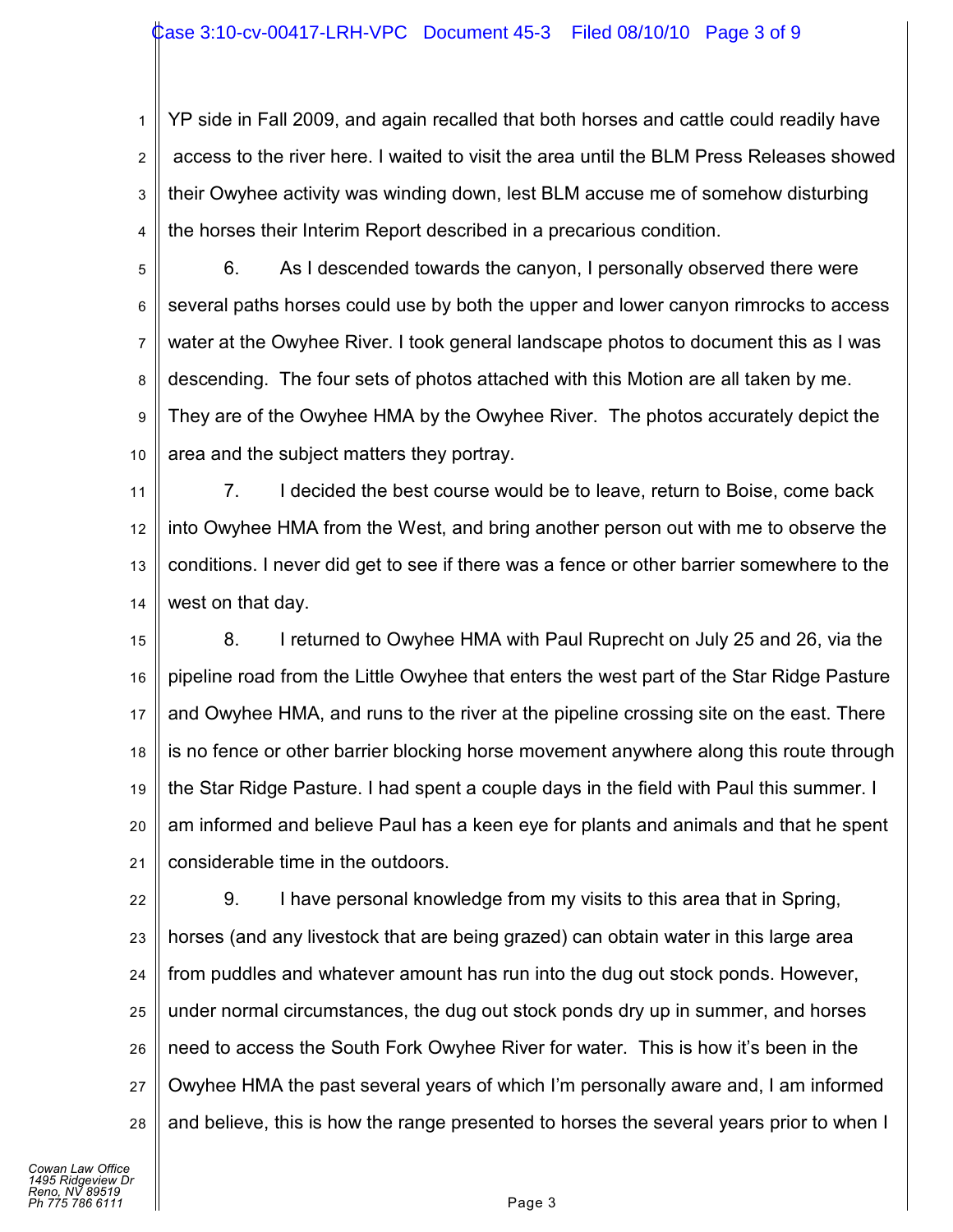1 2 3 was there; and I am informed and believe horses survived in the Owyhee HMA on the same and similar conditions in the past as what I personally observed this July in Owyhee HMA and as what I personally observed in my prior visits to Owyhee HMA.

4 5 6 10. I personally observed while Mr. Paul Ruprecht was with me, that there is no barrier, either natural or manmade, that prevents wild horse movement to the Owyhee River.

7 8 9 10 11 12 13 14 11. Paul and I camped down in the canyon. In the morning right after I was awake, I heard a horse whinny out of sight. The sound came from the direction of the area that was obviously a horse watering site. I quickly walked up the east side jeep trail to where I could observe the horses on the west side come down to water. I observed their behavior, and photographed them. Photos of my observations are attached to this Motion. I am informed and believe these photos accurately depict horses coming and going to and from the South Fork of the Owyhee River and the rimrock above, and without difficulty.

15 16 17 18 19 20 21 22 23 24 25 12. I am informed and believe BLM or their chosen "gather" contractor (Cattoor) claims that campers somehow kept horses from the river during the time the Defendants were gathering. Based on my personal observations in the field, it is my opinion from having extensively observed wild horses obtain water, that had campers set up camp in the churned soils of the regular horse watering site, that the horses if desperate for water, had no restriction to them to take other available paths present in the area which gave horses on the rimrock above, to the South Fork of the Owyhee River below. In fact, during my visit in the Owyhee HMA with Paul, I personally saw no areas or sites where someone recently camped. Based on my personal experience n this area, I am informed and believe this area is more frequented in the fall during Chuckar hunting season and some spring river floating.

26 27 28 13. On this visit with Paul Ruprecht July 25 and 26, I observed hundreds of horse tracks on bar/island areas of the South Fork of the Owyhee River upstream a short distance of the traditional main watering site. I also observed the extensive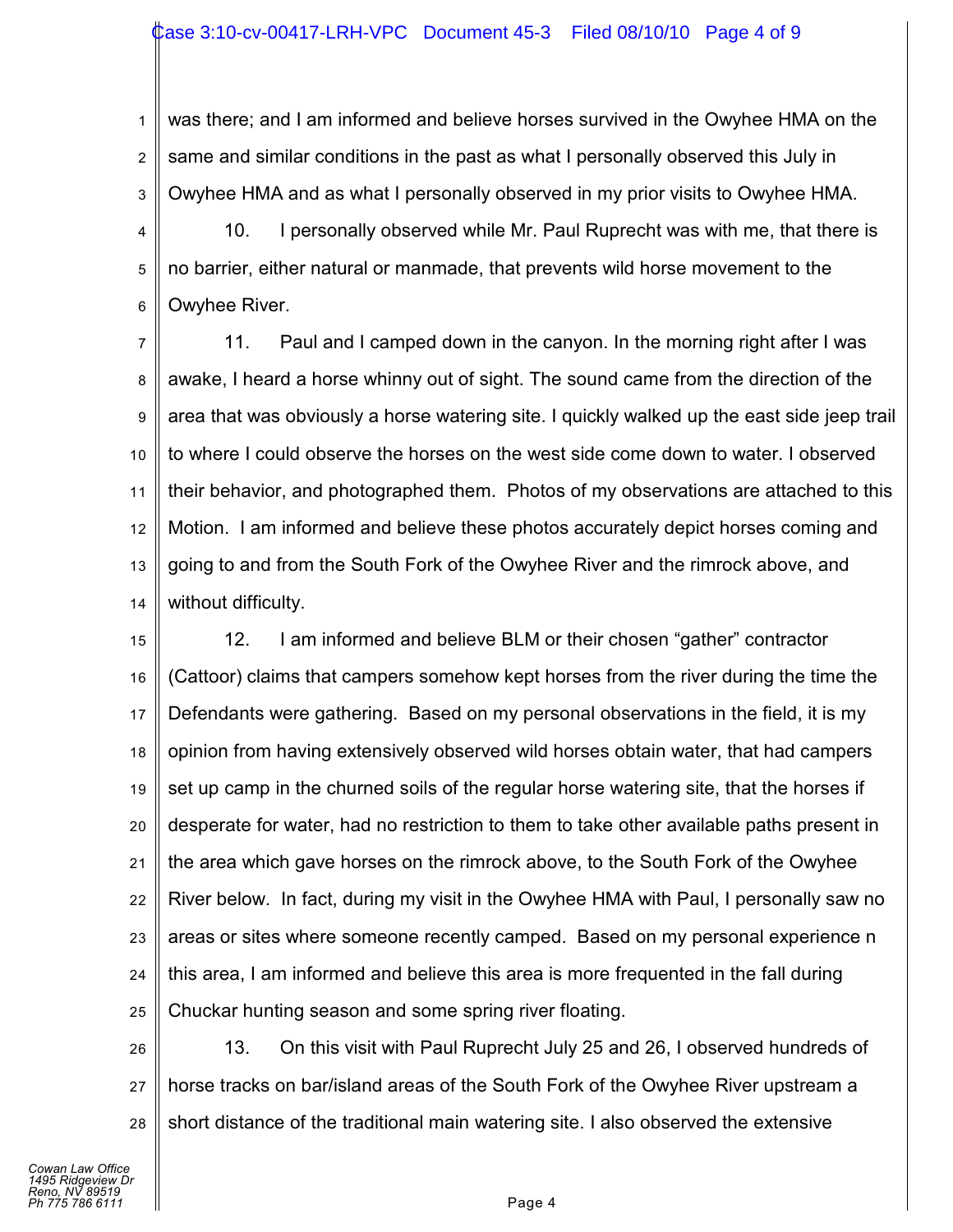## ase 3:10-cv-00417-LRH-VPC Document 45-3 Filed 08/10/10 Page 5 of 9

1 2 summer 2010 disturbance to soils and vegetation in an area upstream beyond the hoofprints in the island/bar areas. This area I refer to as "the Bend."

3 4 14. On my July 25 and 26 visit, I also observed extensive disturbance on the bench above the river on the west side, as well as the side hill below toward the river.

5 6 15. The observations addressed herein lead me to the following opinions and conclusions:

7 8 9 10 a. water was available to horses in the Owyhee HMA in and around the South Fork of the Owyhee River during the BLM's Owyhee HMA wild horse gather. There was plenty of water for all horses inasmuch as the Owyhee maintained excellent flow at all times during my observations;

11 12 13 14 15 16 b. nothing precluded or prevented horses from coming off the upper rimrock down to water at the Owyhee River, or from the large trail network leading onto the bench from the south that provides ready access to the high plateau in areas with minimal to no rimrock. In fact, I personally observed many horses easily negotiate the road down from the bench rim to the waters of the Owyhee River;

c. Nothing I observed during my multiple visits to Owyhee HMA in July lead me to conclude the range and water conditions were somehow different from how the same range and water conditions were observed in prior years by me; nor were they different from how I understand them to be in normal years;

d. Nothing I observed July 2010 in the Owyhee HMA supported a conclusion that an emergency gather was necessary because of a purported lack of water in the very locations I observed. I observed nothing that would support such an emergency gather.

e. The horses I observed walking to and from Owyhee River water, appeared healthy and in good physical condition. None appeared, from the distance I maintained, to be "water starved." None drank water for

17

18

19

20

21

22

23

24

25

26

27

28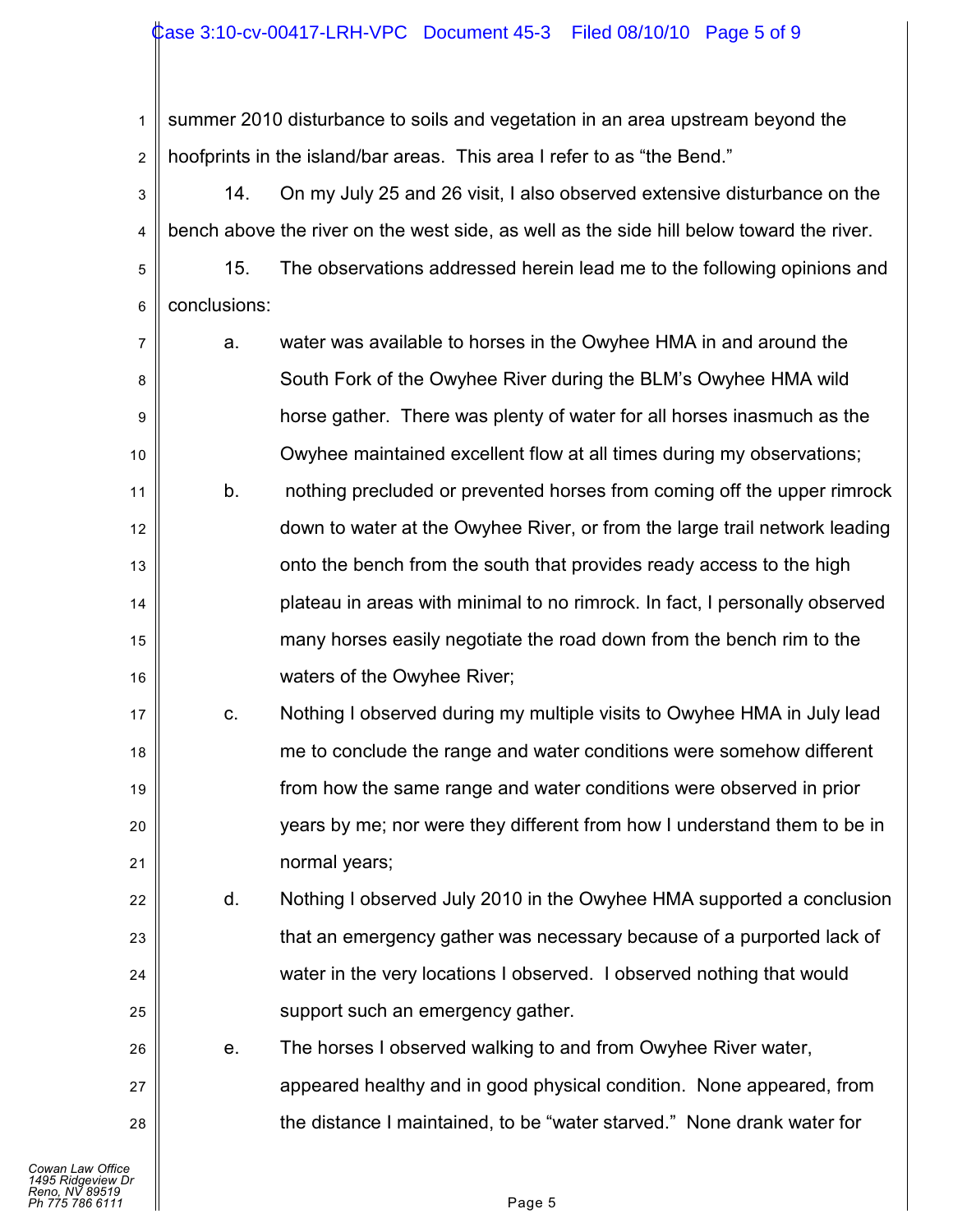|                                                                            | Case 3:10-cv-00417-LRH-VPC Document 45-3 Filed 08/10/10 Page 6 of 9                                                                                                                                                               |
|----------------------------------------------------------------------------|-----------------------------------------------------------------------------------------------------------------------------------------------------------------------------------------------------------------------------------|
|                                                                            |                                                                                                                                                                                                                                   |
| 1                                                                          | extended periods when making their way down to the river. These horses                                                                                                                                                            |
| 2                                                                          | drank in a manner and to the extent appearing customary and                                                                                                                                                                       |
| 3                                                                          | appropriate.                                                                                                                                                                                                                      |
| 4                                                                          | 16.<br>I am prepared to provide additional information to the court concerning my                                                                                                                                                 |
| 5                                                                          | recent observations of the Owyhee HMA, at the court's request. I will make myself                                                                                                                                                 |
| 6                                                                          | available to the court as a witness if the court so desires.                                                                                                                                                                      |
| 7                                                                          | THIS DECLARATION under penalty of perjury under the laws of the State of                                                                                                                                                          |
| 8                                                                          | Nevada and of the United States is made this 10 <sup>th</sup> day of August 2010 in Idaho.                                                                                                                                        |
| 9                                                                          |                                                                                                                                                                                                                                   |
| 10                                                                         | /S/                                                                                                                                                                                                                               |
| 11                                                                         | Katie Fite, Declarant                                                                                                                                                                                                             |
| 12                                                                         |                                                                                                                                                                                                                                   |
| 13                                                                         | KATIE FITE - C.V. AND SUMMARY OF MAJOR PROJECTS                                                                                                                                                                                   |
| 14                                                                         |                                                                                                                                                                                                                                   |
| 15                                                                         | 2005-Present: Biodiversity Director, Western Watersheds Project                                                                                                                                                                   |
| 16                                                                         | I amassed and reviewed large body of BLM documents for successful litigation<br>challenging BLM Grazing Regulation changes that weakened protections (WWP v.<br>Kraayenbrink). Prepared lengthy declaration in support of claims. |
| 17                                                                         | Nickel Creek allotment. Appealed Owyhee Canyonlands grazing decision in allotment                                                                                                                                                 |
| 18                                                                         | with important Sage-Grouse Redband Trout, WSA, old growth western juniper and<br>other values. Assembled agency info and scientific articles, and testified during two                                                            |
| 19                                                                         | week administrative hearing. After several years, the Nickel Creek case was ultimately<br>resolved with federal court decision upholding portions of Appeal.                                                                      |
| 20                                                                         | Soldier Meadows Grazing. Work on this vast Winnemucca BLM NCA and Wilderness                                                                                                                                                      |
| 21                                                                         | landscape over the years has resulted in removal of livestock use from all BLM<br>occupied Desert Dace habitat. Most recently, this work resulted in the closure of large                                                         |
| 22                                                                         | areas of the Black Rock Range Wilderness in Lahontan Cutthroat Trout watersheds to<br>livestock grazing use. Includes several Wild Horse HMAs. Expert witness in two week                                                         |
| 23                                                                         | <b>BLM Hearing prior to Settlement.</b>                                                                                                                                                                                           |
| 24                                                                         | Owyhee BLM Pole Creek, Trout Springs allotments. Provided site observations and                                                                                                                                                   |
| 25                                                                         | expertise for legal challenge to appealed grazing decisions in Redband Trout and<br>Columbia Spotted Frog habitats in Owyhee Canyonlands. Settlement resulted in                                                                  |
| 26                                                                         | standards triggering livestock removal. Extensive follow-up field work resulted in<br>livestock removal after only brief period of use.                                                                                           |
| 27                                                                         | Owyhee Hardtrigger allotment. Participated in series of BLM decisions rare plant and<br>Sage Grouse habitats, includes Hardtrigger Wild Horse HMA.                                                                                |
| 28                                                                         | North Sheep Sawtooth Forest Grazing EIS. Site visits and expertise used in work on                                                                                                                                                |
| Cowan Law Office<br>1495 Ridgeview Dr<br>Reno, NV 89519<br>Ph 775 786 6111 | Page 6                                                                                                                                                                                                                            |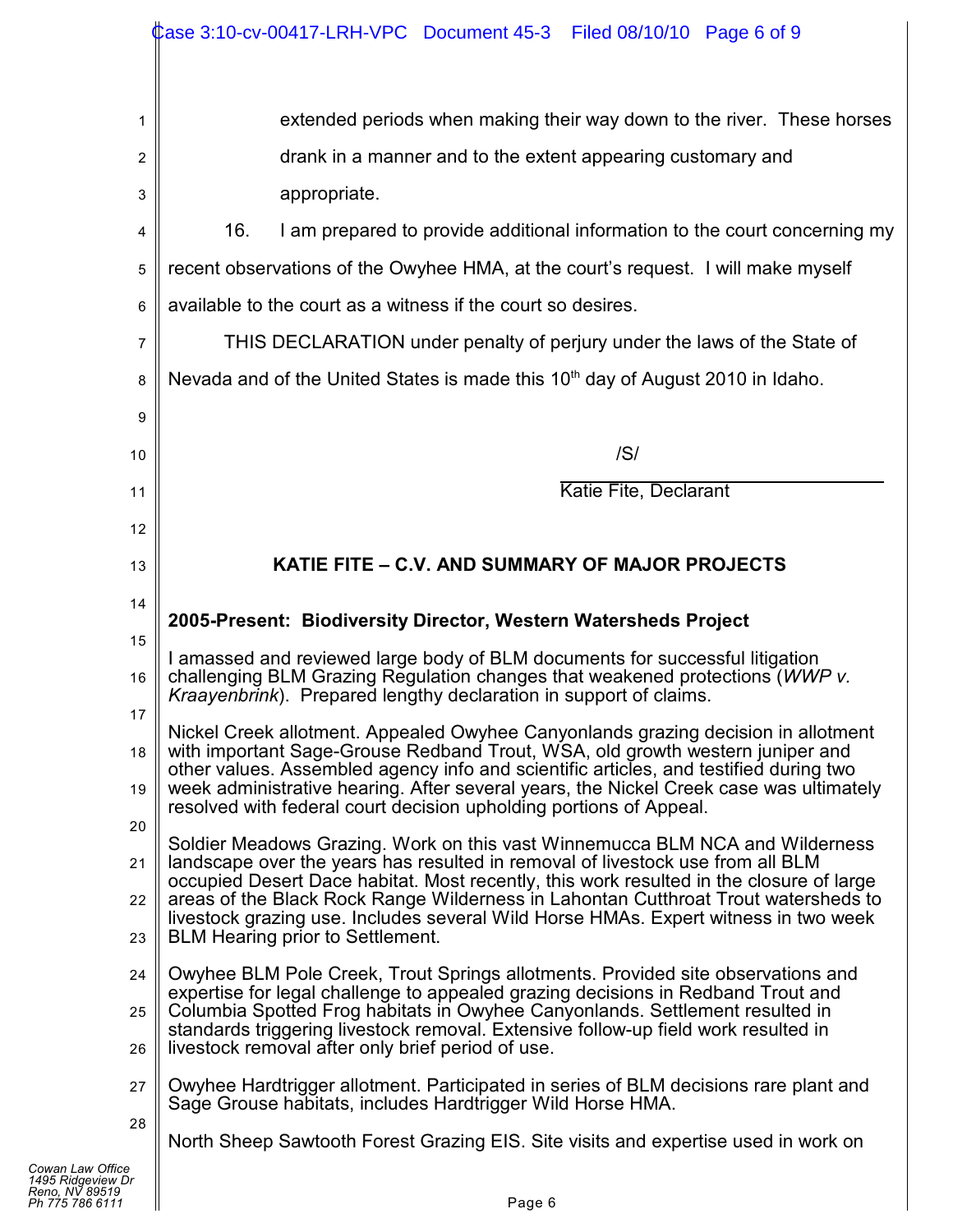|                                | Case 3:10-cv-00417-LRH-VPC Document 45-3 Filed 08/10/10 Page 7 of 9                                                                                                             |
|--------------------------------|---------------------------------------------------------------------------------------------------------------------------------------------------------------------------------|
|                                |                                                                                                                                                                                 |
|                                |                                                                                                                                                                                 |
| $\mathbf{1}$<br>$\overline{2}$ | Sawtooth National Forest grazing EIS in Bull Trout, Gray Wolf and Wolverine habitat in<br>rugged Idaho batholith.                                                               |
|                                | Spruce Mountain Vegetation Treatment. Appealed Elko BLM proposal for near-                                                                                                      |
| 3                              | complete deforestation of arid mountain range (burning, chaining, cutting). Wild Horse<br>HMA. Collected field data on site conditions and tree age in support of federal court |
| 4                              | injunction that stopped the project. BLM then reconsidered its actions.                                                                                                         |
| 5                              | Central Idaho Grazing Challenges. Bull Trout, Pygmy Rabbit, Sage Grouse, Wilderness                                                                                             |
| 6                              | Study Area protections are basis for series of ongoing legal challenges to decisions that<br>I appealed (Upper Salmon watersheds - Salmon, Lemhi, Pahsimeroi).                  |
| $\overline{7}$                 | Humboldt-Toiyabe National Forest grazing. Wrote successful appeal of Bridgeport                                                                                                 |
| 8                              | Mono Basin area Rangeland EIS. Sage Grouse, Pygmy Rabbit (remnant) and Pika<br>(vanishing) populations.                                                                         |
| 9                              | Salmon-Challis Forest Weed EIS. Wrote successful appeal of Forest Service Weed                                                                                                  |
| 10                             | Control and Herbicide use EIS, which the Forest Service subsequently abandoned.                                                                                                 |
| 11                             | Humboldt-Toiyabe Forest Martin Basin Range EIS. Wrote Appeal resulting in new<br>analysis of impacts of livestock grazing on the Santa Rosa Range Paradise Peak                 |
| 12                             | Wilderness, which includes Lahontan Cutthroat Trout and Sage Grouse habitat.                                                                                                    |
| 13                             | Humboldt-Toiyabe Forest Jarbidge Range EIS. Appealed Forest EIS that opened<br>vacant allotments inside Jarbidge Wilderness to grazing, in Lahontan Cutthroat Trout,            |
|                                | Jarbidge Bull Trout, Interior Redband Trout, Sage Grouse and Pygmy Rabbit habitat.<br>Forest withdrew, and is revising, the EIS.                                                |
| 14                             |                                                                                                                                                                                 |
| 15                             | Washington State Grazing. Provided comments and site visits for Washington state<br>proposal to open State Wildlife Areas (Whiskey Dick and Asotin) critical to biodiversity    |
| 16                             | protection in this highly fragmented landscape to livestock grazing. Recent victory in<br>Washington State Court overturned challenged leases.                                  |
| 17                             | Great Basin Sage Grouse Threats challenge. Last year I amassed hundreds of BLM                                                                                                  |
| 18                             | decisions on livestock grazing, oil and gas leasing, renewable energy, and vegetation<br>treatments in Idaho and Nevada that I had appealed or worked on. These agency          |
| 19                             | actions affected many Wild Horse HMAs. I then prepared a voluminous 100+ page<br>standing declaration in support of the challenge to these hundreds of decisions. The           |
| 20                             | district court found that we had standing on these lands.                                                                                                                       |
| 21                             | General agency document review: I have been receiving and reviewing agency                                                                                                      |
| 22                             | documents as an Interested Public across approximately 50 million acres of public<br>lands for the past five years.                                                             |
| 23                             | In the course of my work, I conduct extensive site field visits, and use the information to                                                                                     |
| 24                             | try to affect positive changes in agency decisionmaking processes. I have much<br>familiarity with western landscapes in the sagebrush biome and arid forest landscapes         |
| 25                             | of Idaho, Nevada and Oregon. I have visited all mountain ranges in southern and<br>central Idaho, and nearly all ranges and valleys in the northern and central Great Basin     |
| 26                             | of Nevada, and have also visited many areas of eastern Oregon.                                                                                                                  |
| 27                             |                                                                                                                                                                                 |
| 28                             |                                                                                                                                                                                 |
|                                |                                                                                                                                                                                 |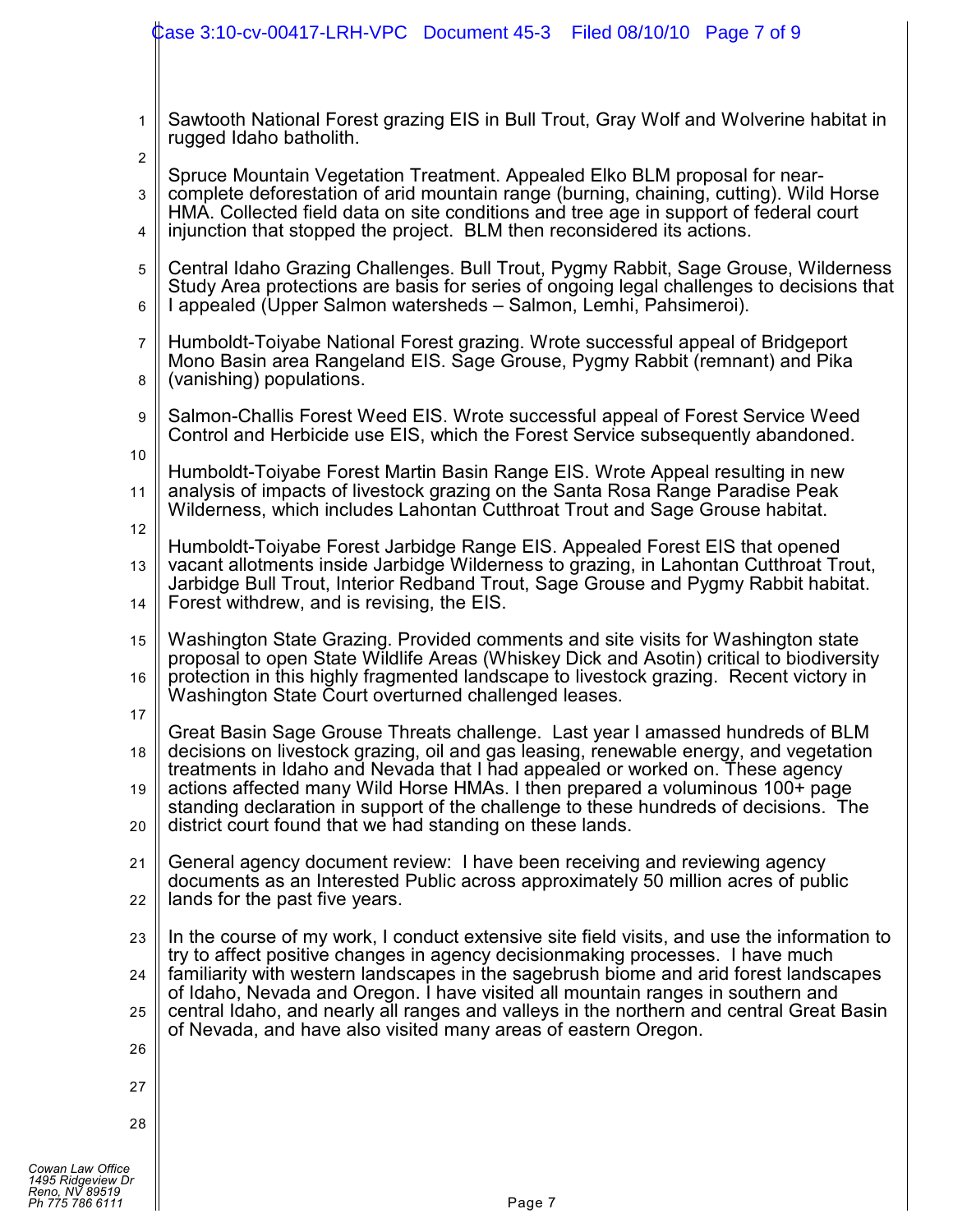## 1 **1999-2005. Biologist/Ecologist with Committee for the High Desert**

- 2 3 Owyhee Canyonlands Grazing Lawsuit. Provided scientific information and expertise in lawsuit that resulted in new Owyhee BLM RMP and NEPA analysis of adverse grazing effects on 68 allotments, resulting in increased protective use standards.
- 4 5 Updated BLM Wilderness Inventory information across Idaho. Reviewed all data on inventory process, and conducted extensive site visits in support of new mapping for an Idaho Citizens Wilderness Proposal. Work also included highlighting OHV damage.
- 6 Prepared Slickspot Peppergrass Listing Petition. Wrote petition seeking ESA Listing of Slickspot Peppergrass, an endemic species finally Listed as Threatened in 2009.
- 7 8 Tracked and participated in agency actions affecting species, submitted and reviewed FOIAs to support rounds of litigation through nine year process. This species was finally listed under the ESA in 2009.
- 9 Humboldt-Toiyabe Forest Plan Stream and Spring Protections. Employed knowledge of Forest's riparian systems, ecological conditions and aquatic species occurrence for
- $1<sub>0</sub>$ 11 litigation forcing grazing standard Compliance with riparian protections under Forest Plan. Increased standards for Redband Trout, Jarbidge DPS Bull Trout, and Columbia Spotted Frog in many watersheds in Settlement Agreement. For the first time, the
	- Forest applied protective use Standards to springs.
- 12
- 13 14 Ely-Mount Wilson Urban Interface Project. Conducted site visits and Appealed Ely BLM Decision to deforest 50 square miles of pinyon-juniper habitats. Amassed data for federal court challenge that resulted in a Settlement applying defensible space fire science to greatly limit area of tree removal.
- 15 APHIS Grasshopper and Mormon Cricket Insecticide Spraying. Assembled information
- 16 and experts necessary to challenge APHIS NEPA coverage for insecticide spraying. Resulted in new NEPA analysis that included "strip" treatments reducing land areas sprayed.
- 17
- 18 Sage Grouse Predator Killing. Assembled scientific, habitat and population information for challenge to state proposal to trap, shoot and poison Sage-grouse predators on public lands across southern Idaho.
- 19
- 20 Squaw Valley/Spanish Ranch Elko allotments. Appealed BLM grazing decisions and construction of almost 100 miles of new fence in two large allotments including Lahontan Cutthroat Trout, Redband Trout, Sage-grouse and Pygmy Rabbit habitats as
- 21 22 well as wild horse HMAs. Following two week administrative hearing in Elko where I provided extensive testimony, Administrative Law Judge upheld Appeal.
- 23 Prepared Pygmy Rabbit Listing Petition. This four month effort collected all available scientific information at that time. I also assembled agency project documents showing threats to the Pygmy Rabbit. I wrote the Petition, cited as Fite et al. 2003.
- 24
	- 25 26 Jarbidge TNR "Conversion" Lawsuit. Appealed BLM grazing decisions increasing stocking based on "Temporary" use that had occurred. Provided expertise and Declarations for federal court challenge that resulted in tougher use standards and removal of livestock from portions of a Jarbidge Bull Trout DPS watershed.
- 27 28 Jarbidge Field Grazing lawsuit. Appealed dozens of BLM grazing decisions. Appeals were then bundled into Federal Court litigation challenging NEPA and FLPMA violations, and highlighting Sage Grouse habitat losses. Provided Declaration for federal court case. Injunction was granted, and case resolved through Settlement.